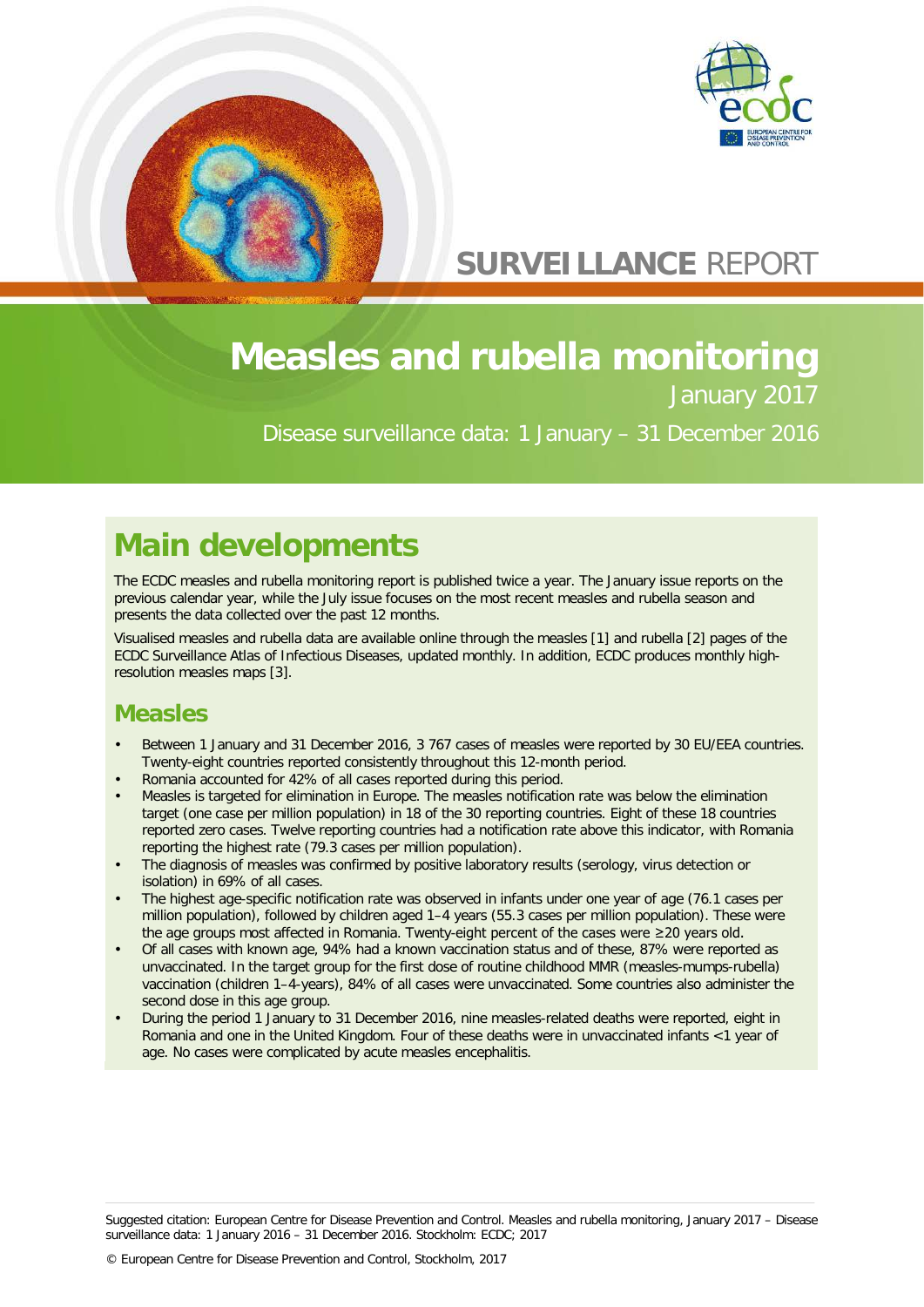### **Rubella**

- Twenty-eight EU/EEA countries reported 1 307 rubella cases during the period 1 January to 31 December 2016. Twenty-five countries reported consistently for the 12-month period.
- Rubella is targeted for elimination in Europe. The rubella notification rate was lower than the elimination target (one case per million population) in 26 of the 28 countries. Seventeen of these 26 countries reported zero cases. Of the two countries with a notification rate above this indicator, the highest rate was reported by Poland (30.1 cases per million population).
- Poland reported 1 144 rubella cases, 88% of all reported cases in the 12-month period. This figure should be interpreted with caution because only 19 cases were confirmed by laboratory testing. Data were reported in an aggregated format. The highest number of cases was observed in 1–4-year-olds and 5–9 year-olds.

## **Progress towards WHO elimination goals**

In 2015, the vaccination coverage rate for the first dose of measles-containing vaccines was at least 95% in 17 EU/EEA countries, and for the first dose of rubella-containing vaccines at least 95% in 15 EU/EEA countries. In eight countries, the vaccination coverage rate for the second dose of measles-containing vaccine was at least 95%. Five countries did not submit data concerning the second dose for 2014 or 2015.

At the [fifth meeting](http://www.euro.who.int/en/health-topics/communicable-diseases/measles-and-rubella/publications/2017/5th-meeting-of-the-european-regional-verification-commission-for-measles-and-rubella-elimination-2017) of the Regional Verification Commission for Measles and Rubella on 24—26 October 2016 [4], of 53 countries in the WHO European Region, 24 (15 EU/EEA) were declared to have achieved the elimination goal for measles and 24 (16 EU/EEA) for rubella (based on 2015 data). In addition, 13 countries (nine EU/EEA) were deemed to have interrupted endemic transmission for less than 36 months for measles and 11 for rubella (six EU/EEA), meaning that they are on their way to achieving the elimination goal.

If the elimination goal is to be achieved, high-quality surveillance is essential, while the vaccination coverage rates in young children targeted by routine vaccination programmes will have to be increased for both measles and rubella, and immunisation gaps closed in adolescents and adults who have missed opportunities for vaccination in the past.

# **Measles**

## **Epidemiology**

Measles surveillance data were retrieved from The European Surveillance System (TESSy) on 26 January 2017. The analysis by ECDC covered the period from 1 January to 31 December 2016. Thirty EU/EEA countries report measles data to ECDC, and twenty-eight reported consistently during this 12-month period (Table 1). All countries reported case-based data, except Belgium, which has reported aggregated data since May 2016.

During the 12-month period, 3 767 cases of measles were reported (Figure 1, Table 1). The country reporting the most cases was Romania (n=1 576, 42% of all cases), with 417 of these cases reported in October 2016 (Table 1). This is due to an ongoing outbreak in the country. Other countries with a high number of cases were Italy (843), the United Kingdom (571) and Germany (323). The number of measles cases reported in December 2016 is shown in Figure 2 and country-specific notification rates for the entire 12-month period are presented in Figure 3.

ECDC has published a risk assessment on the risk of measles spreading and the likelihood of sustained transmission in EU/EEA countries in relation to the ongoing outbreak in Romania and the current epidemiological situation in the EU/EEA [5].

The measles notification rate was lower than the elimination target (one case per million population) in 18 of the 30 reporting countries. Eight countries reported zero cases. Twelve reporting countries had a notification rate above the elimination target, with the highest notification rate reported by Romania (79.3 cases per million population) (Table 1).

Over the 12-month period, the diagnosis of measles was confirmed in 69% (2 589) of the cases by positive laboratory results (serology, virus detection or isolation). There were large variations among countries in the proportion of laboratory-confirmed cases, which can be attributed to the significant variation in the number of cases reported by the countries, different laboratory capacities, and the fact that laboratory confirmation may not be considered necessary for all cases during an outbreak due to the higher positive predictive value of a clinical diagnosis in this context.

The highest age-specific notification rate was observed in infants under one year of age (76.1 cases per million population), followed by children aged 1–4 years (55.3 cases per million population) (Figure 4). Infants and 1–4 year-olds have consistently been the age groups with the highest annual measles notification rate since 2006 (Figure 5). The age distribution of measles cases varies from year to year, depending on where outbreaks occur across the Member States. In 2016, 42% of cases were aged <5 years, and 28% were aged ≥20 years. In both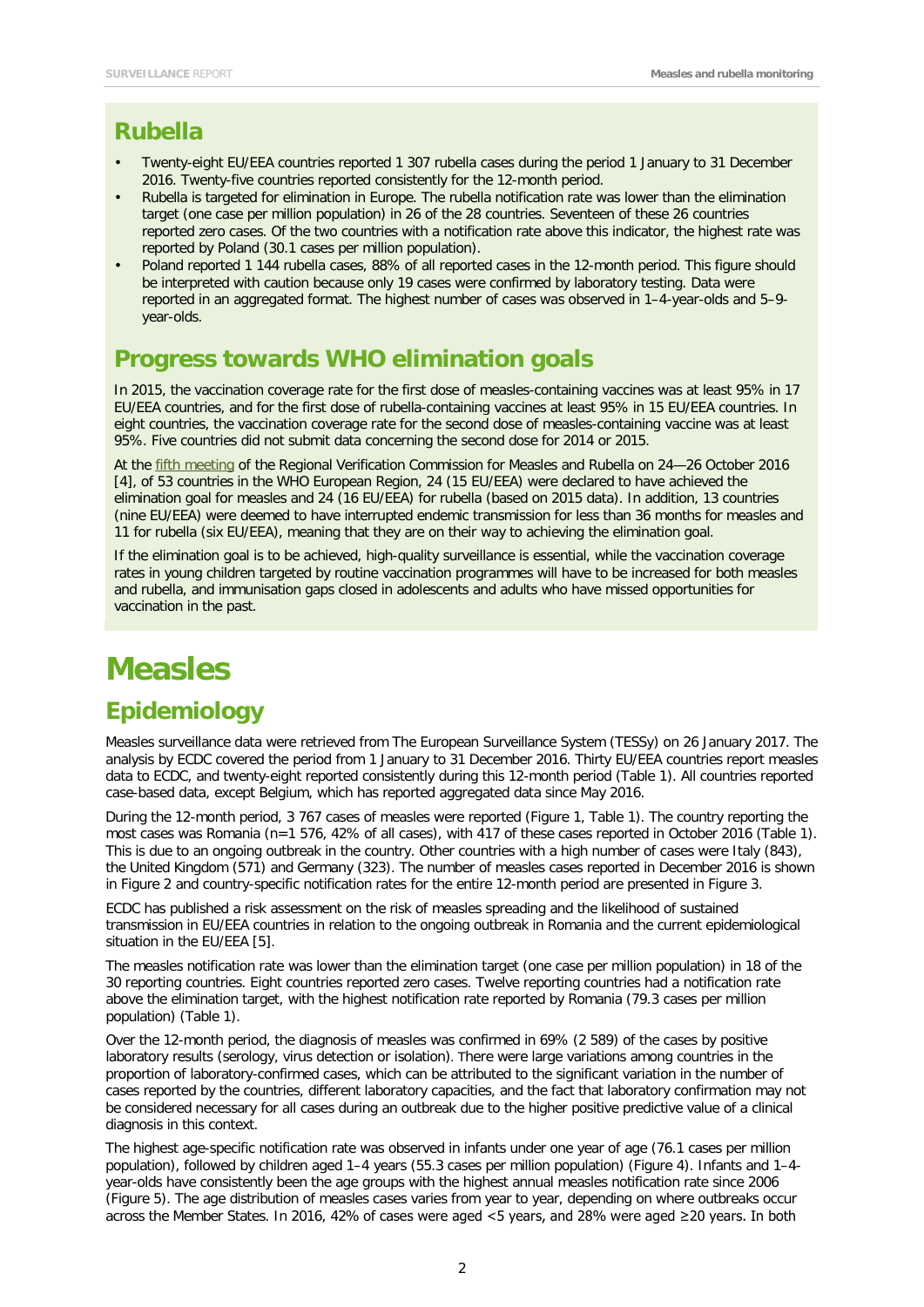2014 and 2015, ≥20-year-olds were the age group accounting for the largest proportion of measles cases (53% in 2014, 38% in 2015) (Figure 6).

Although the collective picture for EU/EEA countries in 2016 reflects the most affected age groups in Romania, the picture varies from country to country (Figure 7). More than 50% of cases in Italy, and 45% of cases in the United Kingdom were ≥20 years of age. On the other hand, a high notification rate and proportion of cases continue to be observed in unvaccinated 1–4-year olds in several countries across the EU/EEA. This highlights the importance of closing immunisation gaps in adolescents and adults who have missed opportunities for vaccination in the past, as well as improving immunisation coverage rates in the age groups already targeted by routine vaccination programmes.

Data on vaccination status were available for 94% (3 529/3 761) of the cases with known age. The majority of cases were unvaccinated (n=3 083, 87%); 8% (295) had received one dose of measles vaccine, 3% (121) had received two or more doses, and 1% (30) had received an unknown number of doses. The proportion of unvaccinated cases was high in all age groups and highest among infants under one year (98%) (Figure 8). Infants under one year are often too young to be eligible for vaccination. In the target group for the first dose of routine childhood MMR vaccination (1–4-year-old children), 84% of all cases were unvaccinated. (Figure 7). Some countries also administer the second dose in this age group, while others administer the second dose to older children. For more information on the different measles and rubella vaccine schedules in EU/EEA countries, see the ECDC [vaccine scheduler.](http://vaccine-schedule.ecdc.europa.eu/Pages/Scheduler.aspx) Measles vaccination coverage by country for the second dose of a measles-containing vaccine is presented in Figure 2.

Over the 12-month period, nine deaths were attributed to measles, eight in Romania and one in the United Kingdom. Four of these deaths (three in Romania and one in the United Kingdom) were in unvaccinated infants <1 year of age. No cases complicated by acute measles encephalitis were reported.



**Figure 1. Distribution of measles cases by month, EU/EEA countries, 1 January 2008 – 31 December 2016**

*Note: From 2008–2011, 29 EU/EEA countries reported measles data to ECDC. Since 2012, when Croatia joined the European Union, 30 EU/EEA countries have been reporting measles data to ECDC.*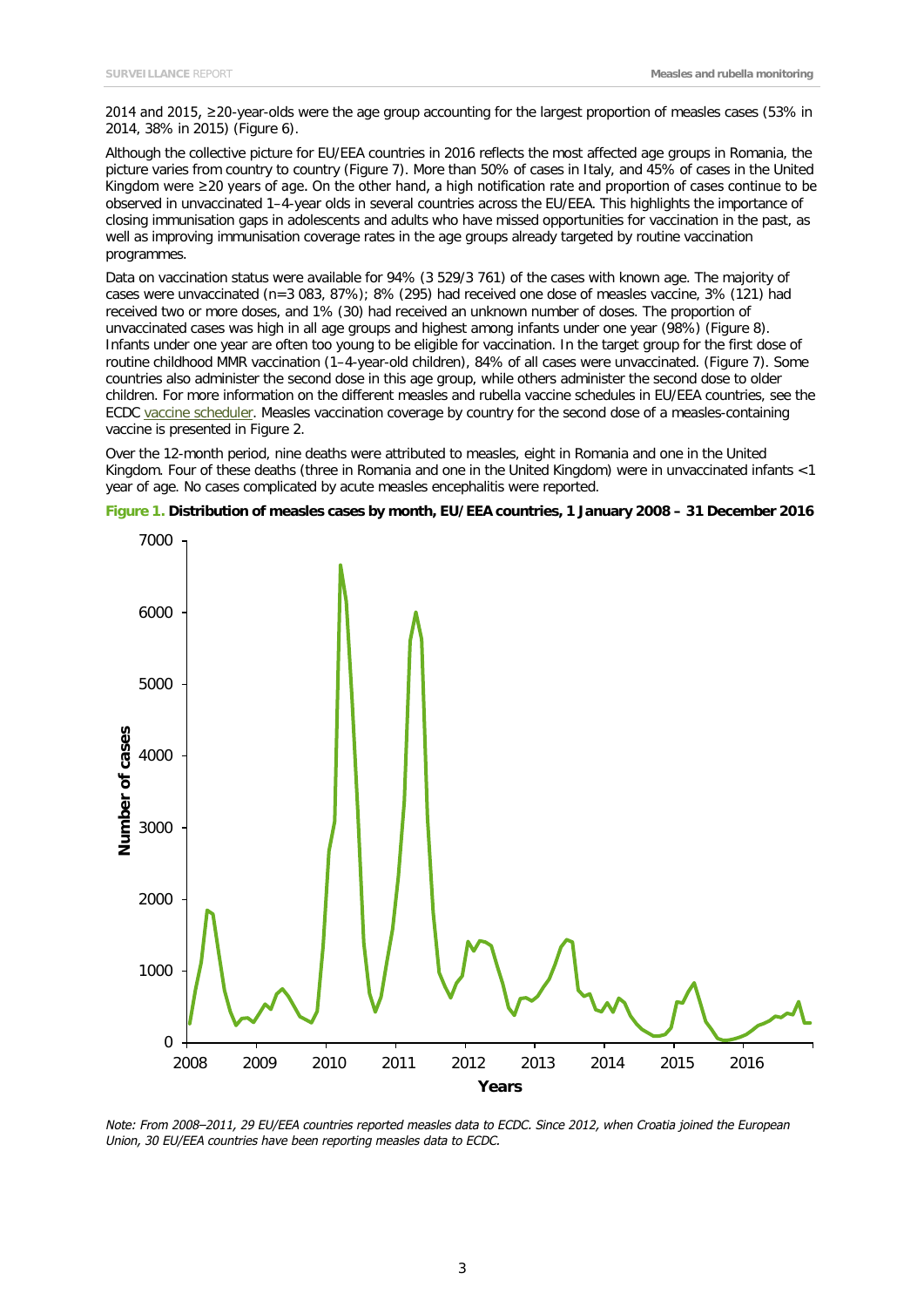#### **Table 1. Number of measles cases by month and notification rate per million population by country, 1 January–31 December 2016, EU/EEA countries**

|                       | 2016                |                     |                |                |                     |                  |              |                     |                  |                  |                     | Cases               | <b>Total</b><br>lab- |                |                   |
|-----------------------|---------------------|---------------------|----------------|----------------|---------------------|------------------|--------------|---------------------|------------------|------------------|---------------------|---------------------|----------------------|----------------|-------------------|
| Country               | Jan                 | Feb                 | Mar            | Apr            | <b>May</b>          | Jun              | Jul          | Aug                 | Sep              | Oct              | <b>Nov</b>          | <b>Dec</b>          | <b>Total cases</b>   | per<br>million | positive<br>cases |
| Austria               | $\mathsf{O}\xspace$ | 0                   | $\mathbf 0$    | 2              | $\mathbf{1}$        | 1                | 8            | 3                   | 4                | 3                | $\mathbf{1}$        | 4                   | 27                   | 3.2            | 25                |
| <b>Belgium</b>        | 4                   | 8                   | 19             | 13             | 17                  | 9                | 1            | $\boldsymbol{0}$    | $\overline{2}$   | $\overline{2}$   | $\overline{2}$      | 3                   | 80                   | 7.1            | 61                |
| <b>Bulgaria</b>       | $\mathbf 0$         | 1                   | $\mathbf 0$    | $\mathbf 0$    | $\mathbf 0$         | $\overline{0}$   | 0            | $\mathbf 0$         | $\overline{0}$   | $\overline{0}$   | $\overline{0}$      | 0                   | 1                    | 0.1            | $\mathbf{1}$      |
| Croatia               | 0                   | $\overline{0}$      | $\mathbf 0$    | $\overline{2}$ | $\mathbf 0$         | $\mathbf 0$      | 1            | $\boldsymbol{0}$    | $\mathbf{1}$     | $\bf 0$          | $\mathbf 0$         | $\mathbf 0$         | $\overline{4}$       | 1.0            | $\overline{4}$    |
| Cyprus                | $\overline{0}$      | $\overline{0}$      | $\mathbf 0$    | $\mathbf 0$    | $\mathbf 0$         | $\overline{0}$   | $\mathbf{0}$ | $\boldsymbol{0}$    | $\boldsymbol{0}$ | $\bf 0$          | $\boldsymbol{0}$    | <b>NR</b>           | $\mathbf 0$          | 0.0            | $\mathbf 0$       |
| <b>Czech Republic</b> | 0                   | 0                   | $\mathbf{1}$   | $\mathbf 0$    | 4                   | 0                | 0            | $\boldsymbol{0}$    | $\mathbf{1}$     | $\mathbf 0$      | $\mathbf{1}$        | $\boldsymbol{0}$    | $\overline{7}$       | 0.7            | $\overline{7}$    |
| <b>Denmark</b>        | $\mathbf 0$         | 0                   | $\mathbf 0$    | $\mathbf{1}$   | $\mathbf 0$         | $\boldsymbol{0}$ | $\mathbf 0$  | 1                   | $\boldsymbol{0}$ | $\mathbf 0$      | $\boldsymbol{0}$    | $\mathbf{1}$        | 3                    | 0.5            | 3                 |
| Estonia               | 1                   | $\mathsf{O}\xspace$ | $\mathbf 0$    | 1              | $\mathbf 0$         | $\mathbf 0$      | $\mathbf 0$  | $\mathbf 0$         | $\mathbf 0$      | $\overline{0}$   | $\mathsf{O}\xspace$ | $\mathsf{O}\xspace$ | $\overline{2}$       | 1.5            | $\overline{2}$    |
| Finland               | 1                   | $\mathsf{O}\xspace$ | $\mathbf 0$    | $\mathbf 0$    | $\mathbf 0$         | $\mathbf 0$      | $\mathbf 0$  | $\boldsymbol{0}$    | 0                | $\mathbf 0$      | $\mathbf 0$         | 3                   | $\overline{4}$       | 0.7            | $\sqrt{4}$        |
| France                | 18                  | 14                  | 12             | 3              | 0                   | $\overline{7}$   | 6            | 4                   | $\overline{7}$   | $\overline{2}$   | $\overline{2}$      | 4                   | 79                   | 1.2            | 50                |
| Germany               | 6                   | 4                   | 16             | 28             | 45                  | 72               | 38           | 27                  | 30               | 11               | 25                  | 21                  | 323                  | 4.0            | 270               |
| Greece                | $\mathbf 0$         | $\mathbf{0}$        | $\Omega$       | $\Omega$       | $\Omega$            | $\mathbf 0$      | 0            | $\mathbf 0$         | $\overline{0}$   | $\mathbf{0}$     | $\overline{0}$      | $\mathbf 0$         | $\mathbf 0$          | 0.0            | $\mathbf{0}$      |
| Hungary               | 0                   | $\mathbf{0}$        | $\mathbf 0$    | $\overline{0}$ | $\mathbf{0}$        | $\boldsymbol{0}$ | $\mathbf{0}$ | $\boldsymbol{0}$    | $\boldsymbol{0}$ | $\boldsymbol{0}$ | 0                   | $\boldsymbol{0}$    | $\mathbf 0$          | 0.0            | $\mathbf 0$       |
| Iceland               | $\mathsf{O}\xspace$ | $\mathsf{O}\xspace$ | $\mathbf 0$    | $\mathbf 0$    | $\mathbf 0$         | $\mathbf 0$      | 0            | $\mathbf{1}$        | $\mathbf 0$      | $\mathbf 0$      | $\mathsf 0$         | <b>NR</b>           | $\mathbf{1}$         | 3.0            | $\mathbf{1}$      |
| Ireland               | 0                   | $\mathbf{1}$        | $\mathbf 0$    | $\overline{0}$ | 19                  | 14               | 3            | 5                   | $\mathbf{1}$     | $\bf 0$          | $\mathbf{1}$        | $\boldsymbol{0}$    | 44                   | 9.5            | 43                |
| <b>Italy</b>          | 77                  | 85                  | 74             | 76             | 84                  | 85               | 45           | 34                  | 55               | 75               | 84                  | 69                  | 843                  | 13.9           | 596               |
| Latvia                | $\overline{0}$      | $\mathbf 0$         | $\overline{0}$ | $\mathbf 0$    | $\mathbf 0$         | $\overline{0}$   | 0            | $\overline{0}$      | $\overline{0}$   | $\overline{0}$   | $\mathsf{O}\xspace$ | $\boldsymbol{0}$    | $\overline{0}$       | $0.0$          | $\mathbf 0$       |
| Lithuania             | 0                   | $\mathbf{0}$        | $\mathbf 0$    | 10             | 10                  | $\overline{2}$   | $\mathbf 0$  | $\boldsymbol{0}$    | $\boldsymbol{0}$ | $\bf 0$          | $\boldsymbol{0}$    | $\mathbf 0$         | 22                   | 7.5            | 22                |
| Luxembourg            | $\overline{0}$      | $\mathbf{0}$        | $\mathbf 0$    | $\mathbf 0$    | $\mathbf{0}$        | $\overline{0}$   | $\mathbf{0}$ | $\boldsymbol{0}$    | $\boldsymbol{0}$ | $\bf 0$          | $\boldsymbol{0}$    | 0                   | $\overline{0}$       | 0.0            | $\mathbf 0$       |
| Malta                 | 0                   | 0                   | $\mathbf 0$    | $\mathbf 0$    | 0                   | 0                | 0            | $\boldsymbol{0}$    | $\boldsymbol{0}$ | $\bf 0$          | $\boldsymbol{0}$    | $\boldsymbol{0}$    | $\boldsymbol{0}$     | 0.0            | $\mathbf 0$       |
| <b>Netherlands</b>    | $\mathbf 0$         | 0                   | $\mathbf 0$    | $\Omega$       | $\mathbf 0$         | $\mathbf 0$      | $\mathbf 0$  | $\overline{2}$      | $\mathbf 0$      | $\mathbf 0$      | $\mathbf 0$         | 4                   | 6                    | 0.4            | 5                 |
| Norway                | 0                   | $\mathbf 0$         | 0              | $\overline{0}$ | $\mathbf 0$         | 0                | $\mathbf 0$  | $\mathsf{O}\xspace$ | 0                | $\mathbf 0$      | $\mathsf 0$         | $\mathbf{1}$        | $\mathbf{1}$         | 0.2            | $\mathbf{1}$      |
| Poland                | $\mathsf{O}\xspace$ | 0                   | $\overline{2}$ | $\mathbf 0$    | $\overline{2}$      | 3                | 5            | 39                  | 39               | 24               | 13                  | 4                   | 131                  | 3.5            | 80                |
| Portugal              | 0                   | 0                   | $\mathbf 0$    | $\overline{0}$ | $\mathbf 0$         | $\mathbf 0$      | $\mathbf 0$  | $\boldsymbol{0}$    | $\mathbf 0$      | $\bf 0$          | 0                   | 0                   | $\mathbf 0$          | 0.0            | $\mathbf 0$       |
| Romania               | 6                   | 40                  | 63             | 67             | 78                  | 100              | 112          | 185                 | 219              | 417              | 129                 | 160                 | 1576                 | 79.3           | 814               |
| Slovakia              | 0                   | $\mathbf 0$         | $\mathbf 0$    | $\mathbf 0$    | $\mathbf 0$         | $\overline{0}$   | $\mathbf{0}$ | $\overline{0}$      | $\mathbf 0$      | $\mathbf{0}$     | $\mathbf 0$         | $\mathbf 0$         | $\overline{0}$       | 0.0            | $\mathbf 0$       |
| Slovenia              | 0                   | $\mathbf{0}$        | $\mathbf 0$    | $\mathbf 0$    | $\mathbf{1}$        | $\boldsymbol{0}$ | 0            | $\boldsymbol{0}$    | $\boldsymbol{0}$ | $\boldsymbol{0}$ | 0                   | $\mathsf{O}\xspace$ | $\mathbf{1}$         | 0.5            | $\mathbf{1}$      |
| Spain                 | $\mathsf{O}\xspace$ | $\mathsf{O}\xspace$ | 9              | 9              | $\mathsf{O}\xspace$ | $\overline{2}$   | 3            | $\overline{2}$      | 3                | $\overline{2}$   | 6                   | $\overline{2}$      | 38                   | 0.8            | 25                |
| Sweden                | $\mathbf 0$         | 0                   | 0              | 1              | $\mathbf 0$         | $\boldsymbol{0}$ | 0            | $\overline{2}$      | $\boldsymbol{0}$ | $\boldsymbol{0}$ | 0                   | 0                   | 3                    | 0.3            | 3                 |
| <b>United Kingdom</b> | 4                   | 22                  | 44             | 56             | 48                  | 76               | 132          | 108                 | 29               | 37               | 14                  | 1                   | 571                  | 8.8            | 571               |
| Total                 | 117                 | 175                 | 240            | 269            | 309                 | 371              | 354          | 413                 | 391              | 573              | 278                 | 277                 | 3767                 | 7.3            | 2589              |

*Liechtenstein does not report. NR: Not reported*

*The target towards elimination is an incidence of less than one case per million population per year (including confirmed, probable and possible cases, but excluding imported cases). Achieving this target is consistent with progress towards elimination, but does not constitute elimination or confirm that it has been achieved.*

*In the table, countries with a notification rate of ≥1 per million population are highlighted in green. All cases (endemic, imported, import-related) are included in the calculation of the notification rate. Also included are all confirmed, probable, possible or unknown cases, as defined by the EU 2012 case definition.* 

*Tables with the numbers of measles cases in previous years are available from: [http://www.ecdc.europa.eu/en/healthtopics/measles/epidemiological\\_data/pages/annual\\_epidemiological\\_reports.aspx](http://www.ecdc.europa.eu/en/healthtopics/measles/epidemiological_data/pages/annual_epidemiological_reports.aspx)*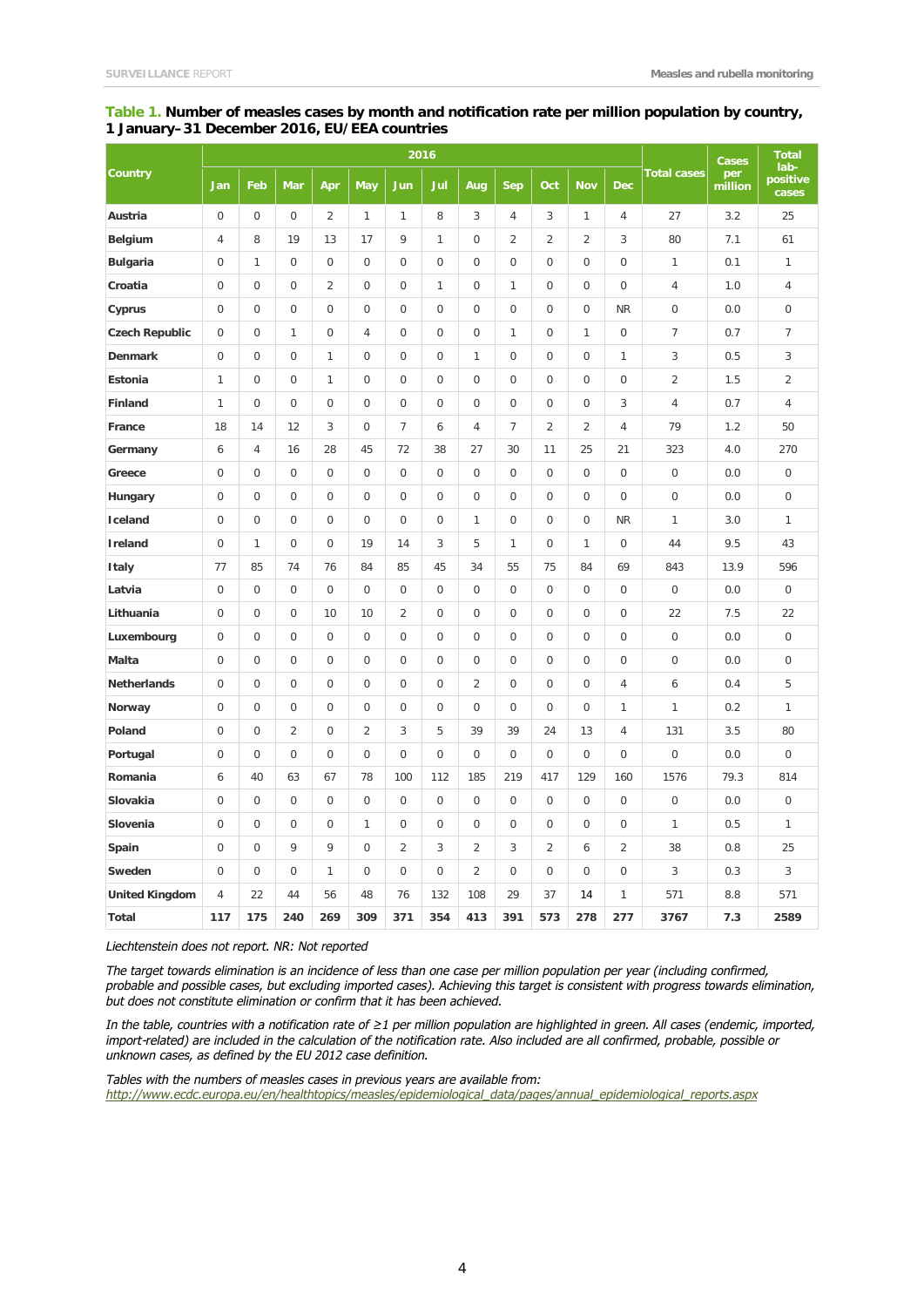#### **Figure 2. Distribution of measles cases by country, December 2016 (n=277), and vaccine coverage (second dose** of **measles-containing vaccine, 2014–2015, WHO**\***), EU/EEA countries**



*\* Coverage figures (%) are official national figures reported via the annual WHO/UNICEF Joint Reporting Form. See notes at the end of this report for further explanations*

#### **Figure 3. Measles notification rate per million population by country, 1 January–31 December 2016, EU/EEA countries (n=3 767)**

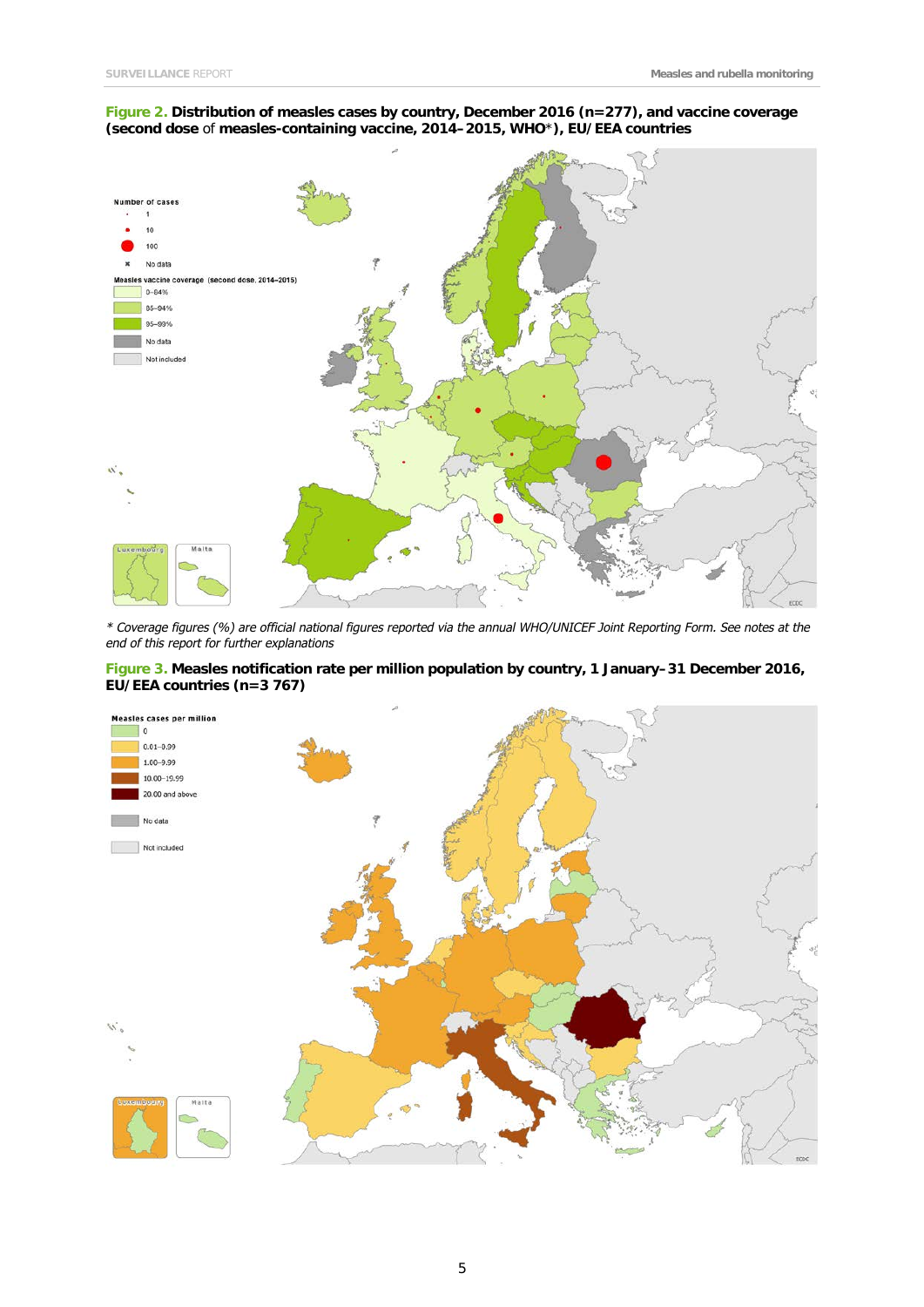

**Figure 4. Measles notification rate per million population (points) and distribution (bars) by age group, 1 January–31 December 2016, EU/EEA countries (n=3 761 cases with known age)**

**Figure 5. Measles notification rate per million population, by age group and year, 2006–2016, EU/EEA countries**



*Note: From 2006–2011, 29 EU/EEA countries reported measles data to ECDC. Since 2012, when Croatia joined the European Union, 30 EU/EEA countries have been reporting measles data to ECDC.*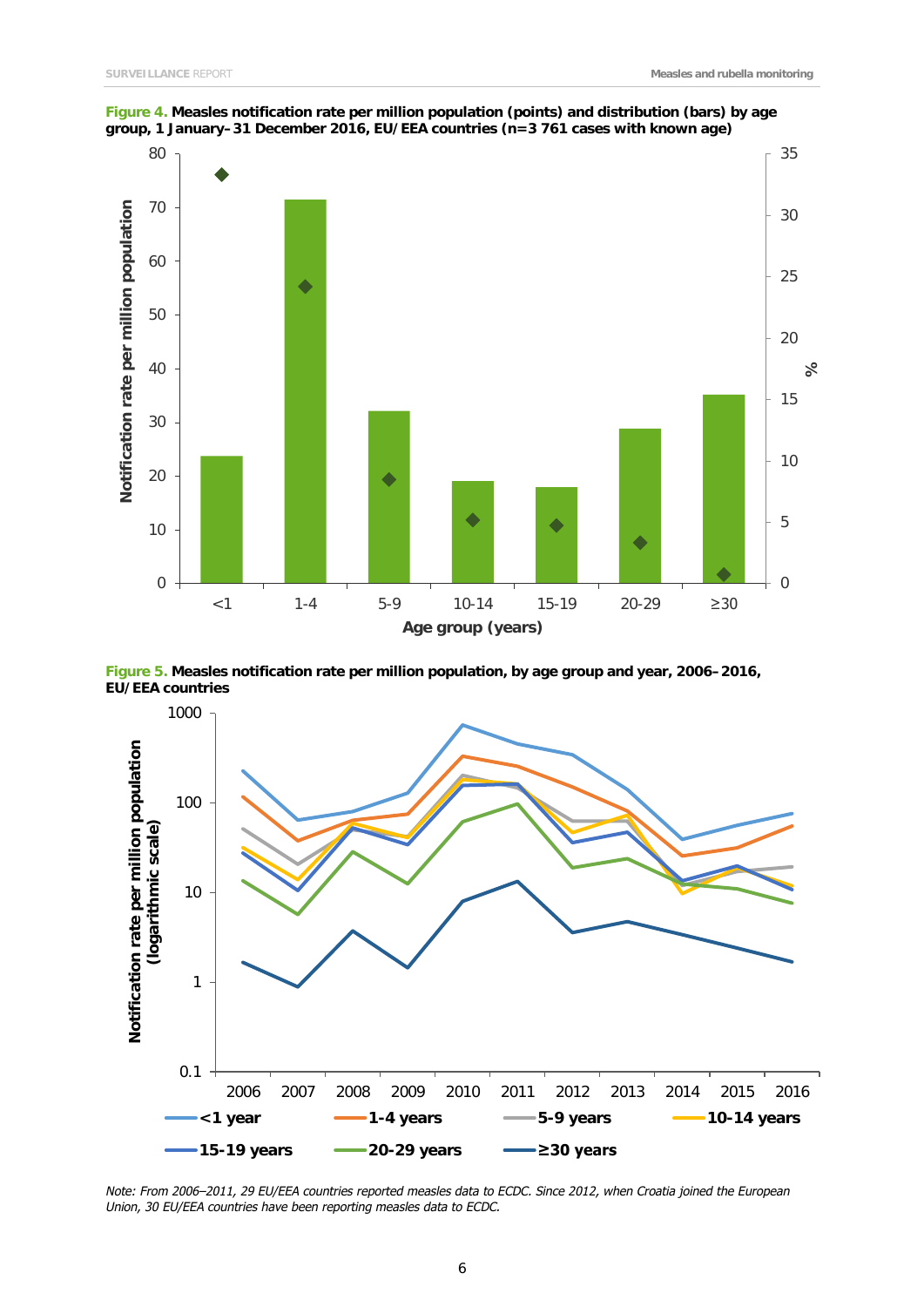

**Figure 6. Age distribution among measles cases by age group and year, 2006–2016, EU/EEA countries**

*Note: From 2006–2011, 29 EU/EEA countries reported measles data to ECDC. Since 2012, when Croatia joined the European Union, 30 EU/EEA countries have been reporting measles data to ECDC.* 

**Figure 7. Measles notification rate per million population (points) and distribution (bars) by age group in Germany, Italy, Romania and the United Kingdom, 1 January–31 December 2016**

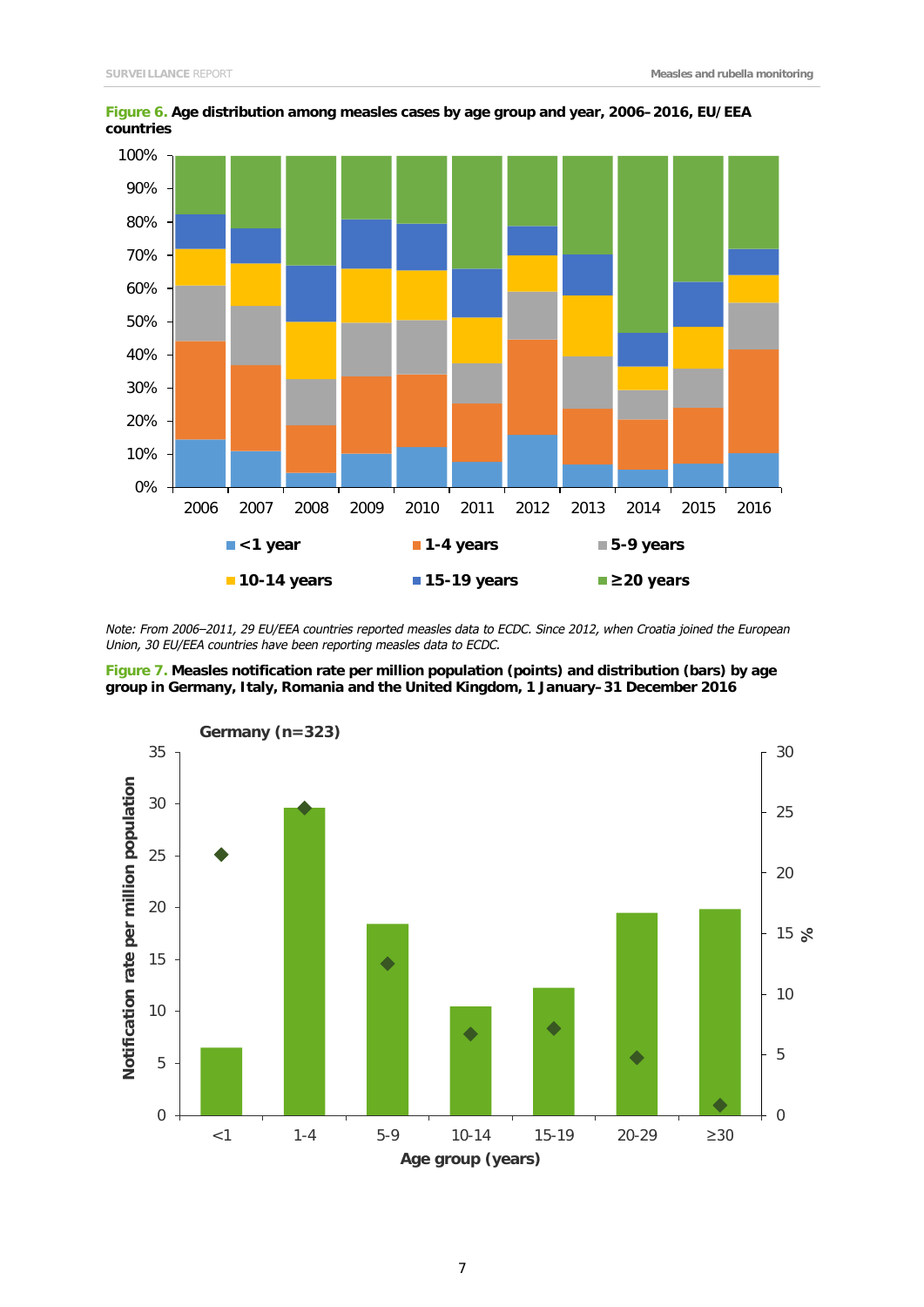

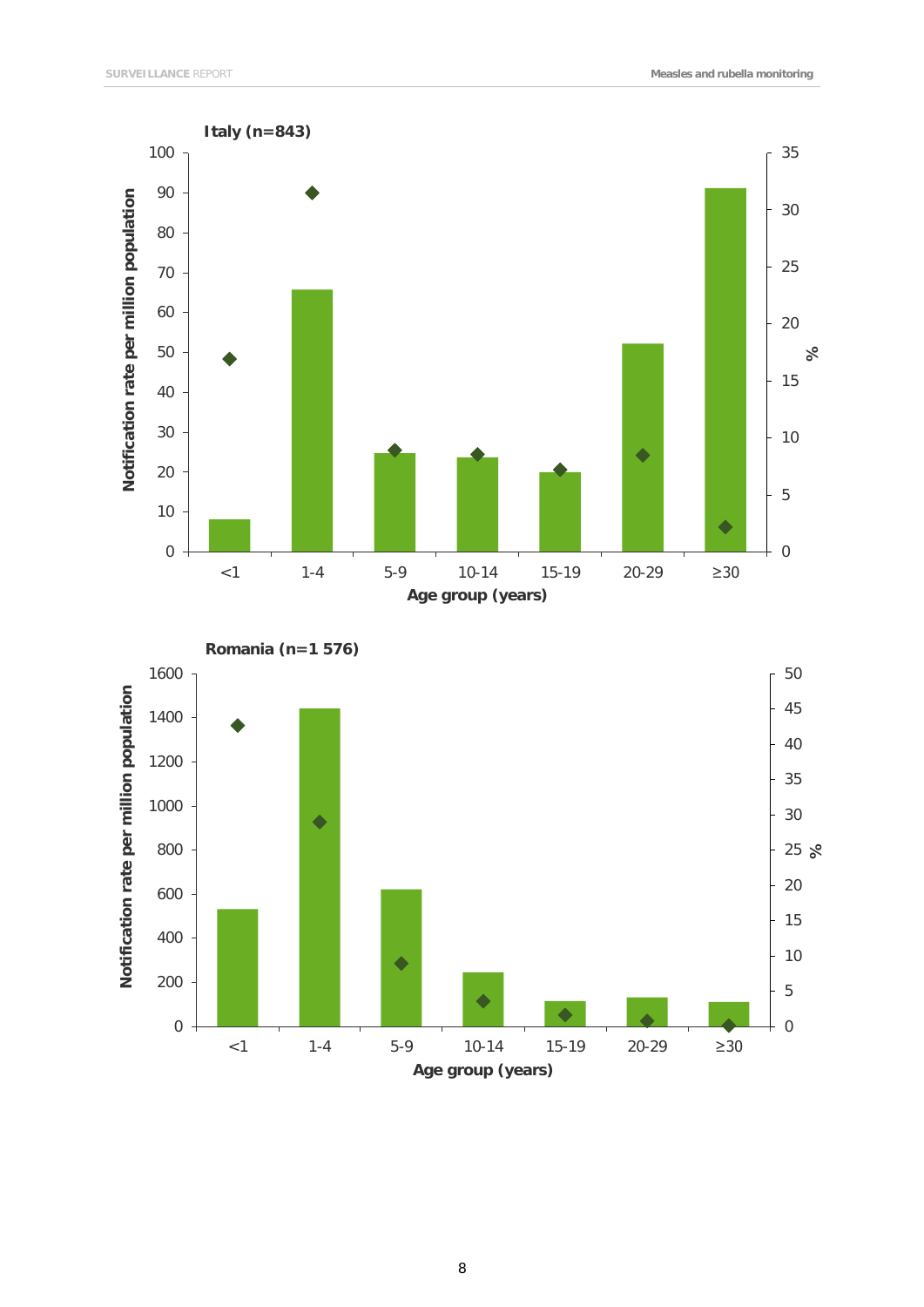

**Figure 8. Percentage distribution of vaccination status among measles cases by age group, 1 January–31 December 2016, EU/EEA countries (n=3 761 cases with known age)**

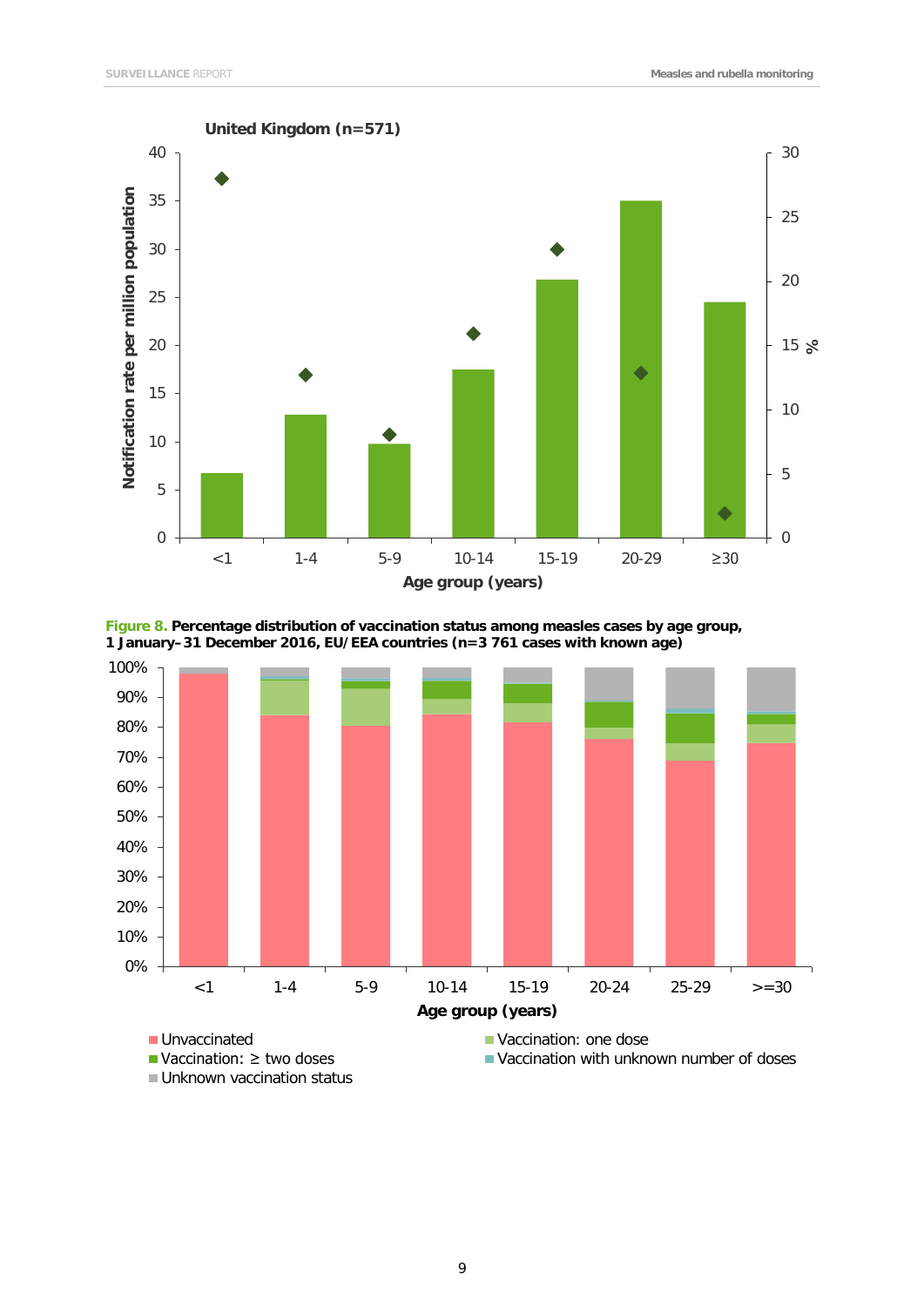# **Rubella**

## **Epidemiology**

Rubella surveillance data were retrieved from The European Surveillance System (TESSy) on 26 January 2017. The analysis covered the 12-month period from 1 January to 31 December 2016.

Two EU countries – Belgium and France – do not operate rubella surveillance systems with national coverage and therefore do not report to the EU/EEA enhanced rubella surveillance. In Belgium, a network of sentinel laboratories (58% of all laboratories) reports cases positive for IgM on a voluntary basis to the Institute of Public Health. In France, a surveillance system captures rubella infections diagnosed in pregnant women or newborn infants [6].

Of the 28 contributing countries, twenty-five reported data for the entire 12-month period. All countries reported case-based data, except Poland which reported aggregated data.

During the period 1 January to 31 December 2016, 1 307 cases of rubella were reported (Table 2). The diagnosis of rubella was confirmed in 5% (68) of the cases by positive laboratory results (serology, virus detection or isolation). The number of cases reported in January 2017 and the notification rates for the entire 12-month period are shown in Figures 9 and 10.

The rubella notification rate was lower than the elimination target (one case per million population) in 26 of the 28 countries. Seventeen of these 26 countries reported zero cases. Of the two countries with a notification rate above the indicator, the highest notification rate was reported by Poland (30.1 cases per million) (Table 2).

The highest age-specific notification rates were observed in infants under one year of age (43.7 cases per million population) and in cases aged between one and four years (24.9 cases per million population) (Figure 11).

Poland accounted for 88% (n=1 144) of all reported rubella cases in the 12-month period. However, these data should be interpreted with caution because only 19 of the reported cases had a positive laboratory test. The highest number of cases was observed among 1–4-year-olds (n=395) and 5–9-year-olds (n=296).

In Poland, a total of 378 cases (33%) reported over the 12-month period were unvaccinated, 532 (47%) cases were vaccinated with one dose, 81 (7%) cases had received two or more doses, and 153 (13%) cases had an unknown vaccination status.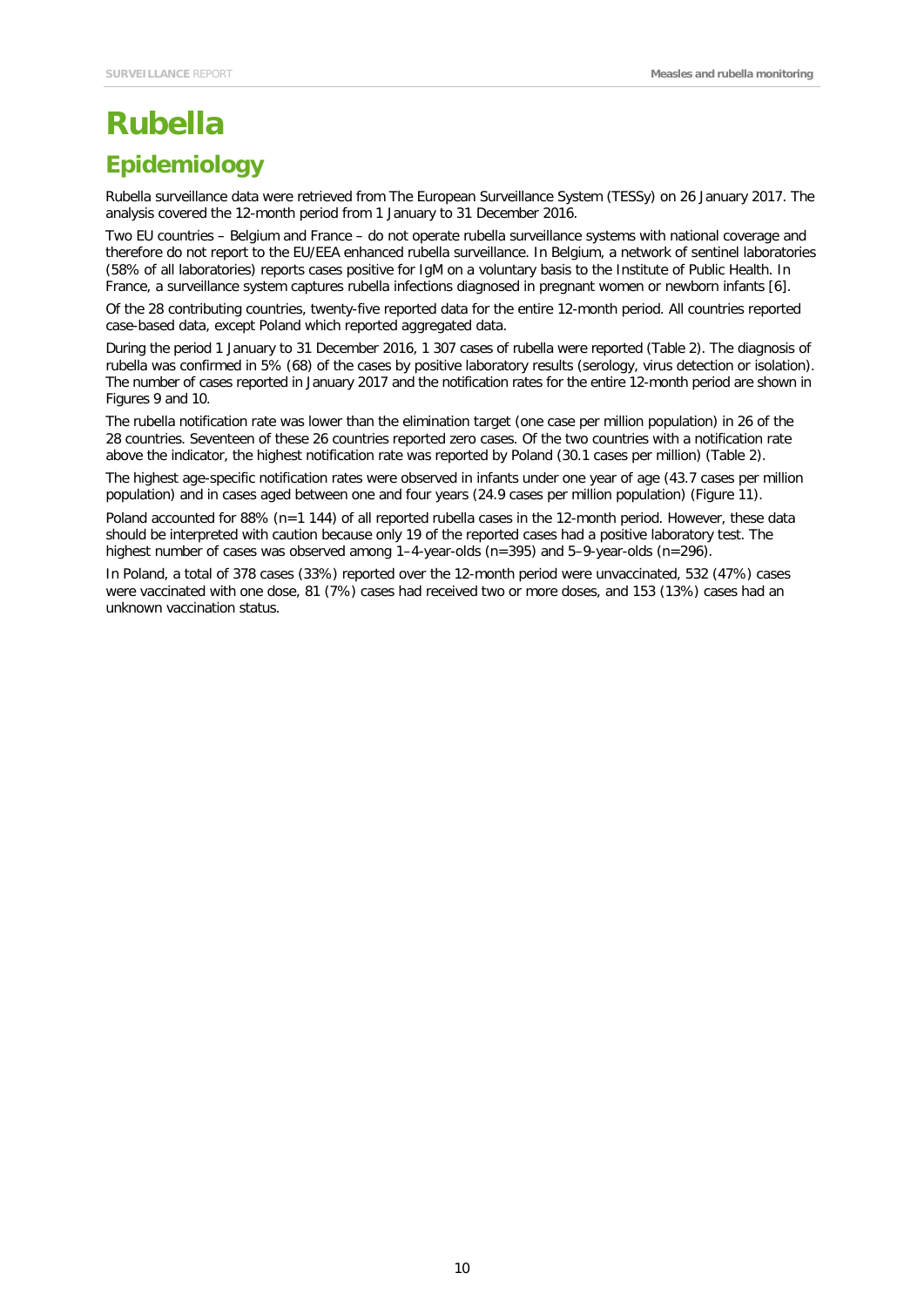#### **Table 2. Number of rubella cases by month and notification rate (cases per million) by country, 1 January–31 December 2016, EU/EEA countries**

|                       | 2016           |                |                  |                  |                |                |                |                |                |                |                | <b>Cases</b>        | <b>Total</b>       |                |                           |  |
|-----------------------|----------------|----------------|------------------|------------------|----------------|----------------|----------------|----------------|----------------|----------------|----------------|---------------------|--------------------|----------------|---------------------------|--|
| Country               | Jan            | Feb            | <b>Mar</b>       | Apr              | May            | <b>Jun</b>     | Jul            | Aug            | <b>Sep</b>     | Oct            | <b>Nov</b>     | <b>Dec</b>          | <b>Total cases</b> | per<br>million | lab-<br>positive<br>cases |  |
| Austria               | $\mathbf 0$    | $\mathbf{1}$   | $\mathbf{1}$     | $\boldsymbol{0}$ | $\mathbf{0}$   | $\mathbf{0}$   | $\mathbf{0}$   | $\mathbf{1}$   | $\mathbf 0$    | $\mathbf{0}$   | $\mathbf 0$    | $\mathsf{O}\xspace$ | 3                  | 0.4            | 1                         |  |
| <b>Bulgaria</b>       | $\mathbf{0}$   | 0              | $\mathbf 0$      | $\mathbf 0$      | $\mathbf 0$    | $\Omega$       | 1              | $\mathbf 0$    | $\mathbf 0$    | $\mathbf 0$    | 1              | 0                   | $\overline{2}$     | 0.3            | $\mathbf 0$               |  |
| Croatia               | $\mathbf 0$    | 0              | $\boldsymbol{0}$ | $\mathbf 0$      | $\overline{2}$ | $\mathbf 0$    | 0              | $\mathbf 0$    | $\mathbf 0$    | $\mathbf 0$    | $\overline{0}$ | 0                   | $\overline{2}$     | 0.5            | $\overline{2}$            |  |
| Cyprus                | $\mathbf{0}$   | 0              | $\mathbf 0$      | $\mathbf 0$      | $\mathbf 0$    | $\mathbf 0$    | 0              | $\mathbf 0$    | $\mathbf 0$    | $\mathbf 0$    | $\overline{0}$ | <b>NR</b>           | $\overline{0}$     | 0.0            | $\mathbf 0$               |  |
| <b>Czech Republic</b> | $\mathbf 0$    | 0              | $\mathbf 0$      | $\mathbf 0$      | $\mathbf 0$    | $\mathbf 0$    | $\Omega$       | $\mathbf 0$    | $\mathbf 0$    | $\mathbf 0$    | $\overline{0}$ | $\mathbf 0$         | $\mathbf 0$        | 0.0            | $\mathbf 0$               |  |
| Denmark*              | $\mathbf 0$    | 0              | $\mathbf 0$      | $\mathbf 0$      | $\mathbf 0$    | $\overline{0}$ | 0              | $\overline{0}$ | $\overline{0}$ | $\mathbf 0$    | $\overline{0}$ | 0                   | $\boldsymbol{0}$   | 0.0            | $\mathbf 0$               |  |
| <b>Estonia</b>        | $\mathbf 0$    | 0              | $\mathbf 0$      | $\Omega$         | $\Omega$       | $\Omega$       | 0              | $\Omega$       | $\Omega$       | $\Omega$       | $\overline{0}$ | $\mathbf 0$         | $\mathbf 0$        | 0.0            | $\mathbf 0$               |  |
| <b>Finland</b>        | $\mathbf 0$    | 0              | 0                | $\mathbf 0$      | $\mathbf 0$    | $\Omega$       | 0              | $\mathbf 0$    | $\mathbf 0$    | $\mathbf 0$    | $\mathbf 0$    | 0                   | 0                  | 0.0            | $\mathbf 0$               |  |
| Germany               | 3              | 7              | 5                | 16               | 11             | 15             | 14             | 3              | 5              | 3              | $\overline{7}$ | 5                   | 94                 | 1.2            | 21                        |  |
| Greece                | $\overline{0}$ | 0              | $\mathbf 0$      | $\mathbf 0$      | $\mathbf 0$    | $\mathbf{0}$   | 0              | 0              | $\mathbf 0$    | $\mathbf 0$    | $\overline{0}$ | $\overline{0}$      | $\mathbf 0$        | 0.0            | $\mathbf 0$               |  |
| Hungary               | $\mathbf 0$    | $\overline{0}$ | $\mathbf 0$      | $\mathbf 0$      | $\mathbf 0$    | $\mathbf 0$    | 0              | $\mathbf 0$    | $\mathbf 0$    | $\mathbf 0$    | $\overline{0}$ | $\mathbf 0$         | $\mathbf 0$        | 0.0            | $\mathbf 0$               |  |
| Iceland               | $\overline{0}$ | 0              | $\mathbf 0$      | $\Omega$         | $\Omega$       | $\Omega$       | $\Omega$       | $\Omega$       | $\Omega$       | $\mathbf 0$    | $\overline{0}$ | <b>NR</b>           | $\mathbf 0$        | 0.0            | $\mathbf 0$               |  |
| <b>Ireland</b>        | $\mathbf 0$    | 0              | 1                | $\mathbf 0$      | $\Omega$       | $\Omega$       | $\mathbf{1}$   | $\mathbf{1}$   | $\Omega$       | $\mathbf 0$    | $\overline{0}$ | 1                   | 4                  | 0.9            | $\overline{0}$            |  |
| <b>Italy</b>          | 1              | $\overline{4}$ | 3                | $\overline{2}$   | $\overline{7}$ | 7              | $\overline{2}$ | $\mathbf{1}$   | $\mathbf{1}$   | $\overline{2}$ | $\overline{4}$ | 1                   | 35                 | 0.6            | 11                        |  |
| Latvia                | $\mathbf 0$    | 0              | $\mathbf 0$      | $\mathbf 0$      | $\mathbf 0$    | $\mathbf 0$    | 0              | $\mathbf 0$    | $\mathbf 0$    | $\mathbf{0}$   | $\overline{0}$ | 0                   | $\mathbf 0$        | 0.0            | $\mathbf 0$               |  |
| Lithuania             | $\mathbf 0$    | 0              | 0                | $\mathbf 0$      | $\mathbf 0$    | $\mathbf{0}$   | 0              | $\mathbf 0$    | $\mathbf 0$    | $\mathbf 0$    | $\overline{0}$ | 0                   | $\mathbf 0$        | 0.0            | $\mathbf 0$               |  |
| Luxembourg            | $\mathbf 0$    | 0              | 0                | $\mathbf 0$      | $\mathbf 0$    | $\mathbf 0$    | 0              | 0              | $\mathbf 0$    | $\mathbf 0$    | $\overline{0}$ | 0                   | $\mathbf 0$        | 0.0            | $\mathbf 0$               |  |
| Malta                 | $\mathbf 0$    | 0              | $\mathbf 0$      | $\mathbf 0$      | $\mathbf 0$    | $\mathbf 0$    | 0              | $\mathbf 0$    | $\mathbf 0$    | $\mathbf 0$    | $\overline{0}$ | $\mathbf 0$         | $\mathbf 0$        | 0.0            | $\mathbf 0$               |  |
| <b>Netherlands</b>    | $\mathbf 0$    | 0              | $\overline{0}$   | $\mathbf 0$      | $\mathbf 0$    | $\mathbf 0$    | 0              | $\mathbf 0$    | $\mathbf 0$    | $\mathbf 0$    | $\overline{0}$ | <b>NR</b>           | $\mathbf 0$        | 0.0            | $\mathbf 0$               |  |
| Norway                | $\mathbf 0$    | 0              | $\mathbf 0$      | $\mathbf 0$      | $\mathbf 0$    | $\Omega$       | 0              | $\mathbf 0$    | $\mathbf 0$    | $\mathbf 0$    | $\overline{0}$ | $\mathbf 0$         | $\mathbf 0$        | 0.0            | $\mathbf 0$               |  |
| Poland                | 142            | 138            | 111              | 151              | 110            | 116            | 54             | 53             | 48             | 81             | 64             | 76                  | 1144               | 30.1           | 19                        |  |
| Portugal              | $\overline{2}$ | 1              | 1                | $\mathbf 0$      | 1              | $\overline{2}$ | 0              | $\mathbf 0$    | $\mathbf 0$    | $\mathbf 0$    | $\mathbf{1}$   | 0                   | 8                  | 0.8            | $\overline{0}$            |  |
| Romania               | $\mathbf 0$    | 0              | 1                | $\mathbf{1}$     | $\overline{2}$ | $\mathbf 0$    | 1              | 1              | 2              | $\mathbf 0$    | 1              | $\overline{2}$      | 11                 | 0.6            | 10                        |  |
| Slovakia              | $\mathbf 0$    | 0              | $\overline{0}$   | $\mathbf 0$      | $\mathbf 0$    | $\overline{0}$ | 0              | $\mathbf 0$    | $\mathbf 0$    | $\mathbf 0$    | $\overline{0}$ | $\mathsf{O}\xspace$ | $\overline{0}$     | 0.0            | $\overline{0}$            |  |
| Slovenia              | $\mathbf{0}$   | 0              | 0                | $\mathbf 0$      | $\mathbf 0$    | $\mathbf 0$    | 0              | $\mathbf 0$    | $\mathbf 0$    | $\mathbf 0$    | $\overline{0}$ | 0                   | $\mathbf 0$        | 0.0            | $\mathbf 0$               |  |
| Spain                 | $\mathbf 0$    | 0              | $\mathbf{1}$     | $\mathbf{1}$     | $\mathbf 0$    | $\mathbf 0$    | 0              | $\mathbf 0$    | $\mathbf 0$    | $\mathbf 0$    | $\mathbf 0$    | 0                   | $\overline{2}$     | 0.0            | $\overline{2}$            |  |
| Sweden                | $\mathbf 0$    | $\overline{0}$ | 0                | $\mathbf 0$      | $\mathbf 0$    | $\mathbf 0$    | 0              | $\mathbf 0$    | $\mathbf 0$    | $\mathbf 0$    | $\overline{0}$ | $\mathsf 0$         | $\overline{0}$     | 0.0            | $\overline{0}$            |  |
| <b>United Kingdom</b> | $\Omega$       | 0              | 1                | $\Omega$         | $\Omega$       | $\Omega$       | $\Omega$       | $\Omega$       | $\Omega$       | $\Omega$       | 1              | 0                   | $\overline{2}$     | 0.0            | $\overline{2}$            |  |
| Total                 | 148            | 151            | 125              | 171              | 133            | 140            | 73             | 60             | 56             | 86             | 79             | 85                  | 1307               | $* *$          | 68                        |  |

*Liechtenstein, Belgium and France do not report. NR: Not reported*

*The target towards elimination is an incidence of less than one case per million population per year (including confirmed, probable and possible cases, but excluding imported cases). Achieving this target is consistent with progress towards elimination, but does not constitute elimination or confirm that it has been achieved.* 

*In the table, countries with a notification rate of ≥ 1 per million population are highlighted in green. However, all cases (endemic, imported, import-related) are included for the calculation of the notification rate. All confirmed, probable, possible or unknown cases are also included, as defined by the EU 2012 case definition.* 

*\* The national surveillance system for rubella in Denmark currently only captures rubella infections during pregnancy; therefore the true incidence of rubella in the Danish population is underestimated.*

*\*\* Due to the high proportion of cases reported by Poland, an overall notification rate for Europe is not presented.*

*Tables with the number of rubella cases in previous years are available from:* 

*[http://www.ecdc.europa.eu/en/healthtopics/rubella/epidemiological-data/pages/epidemiological\\_data.aspx](http://www.ecdc.europa.eu/en/healthtopics/rubella/epidemiological-data/pages/epidemiological_data.aspx)*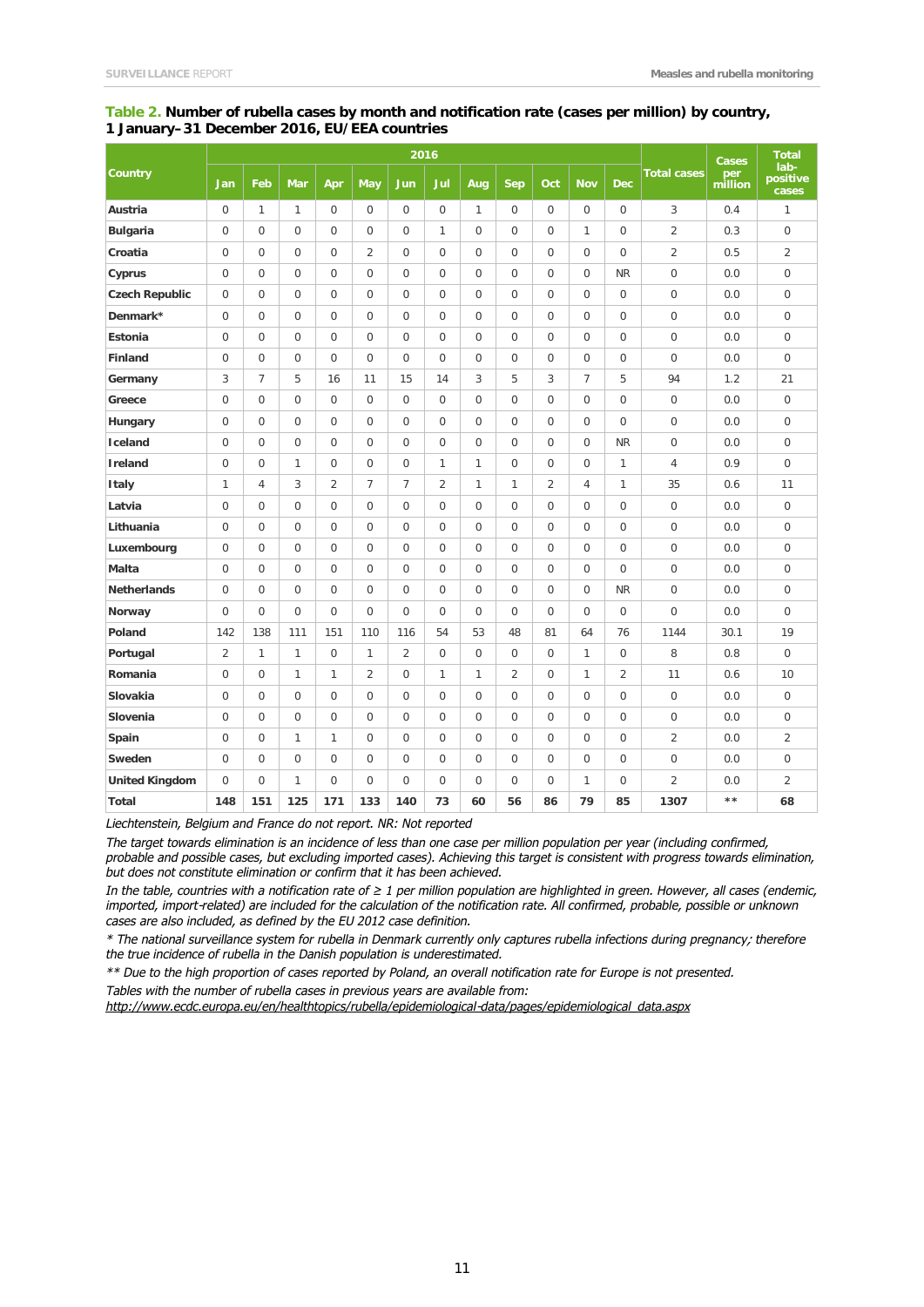#### **Figure 9. Number of rubella cases by country, January 2017 (n=85), and rubella vaccine coverage (first dose, rubella-containing vaccine, 2014–2015, WHO**\***), EU/EEA countries**



*\* Coverage figures (%) are official national figures reported via the annual WHO/UNICEF Joint Reporting Form. See notes at the end of this report for further explanations.*

#### **Figure 10. Rubella notification rate per million population by country, 1 January – 31 December 2016, EU/EEA countries (n=1 307)**

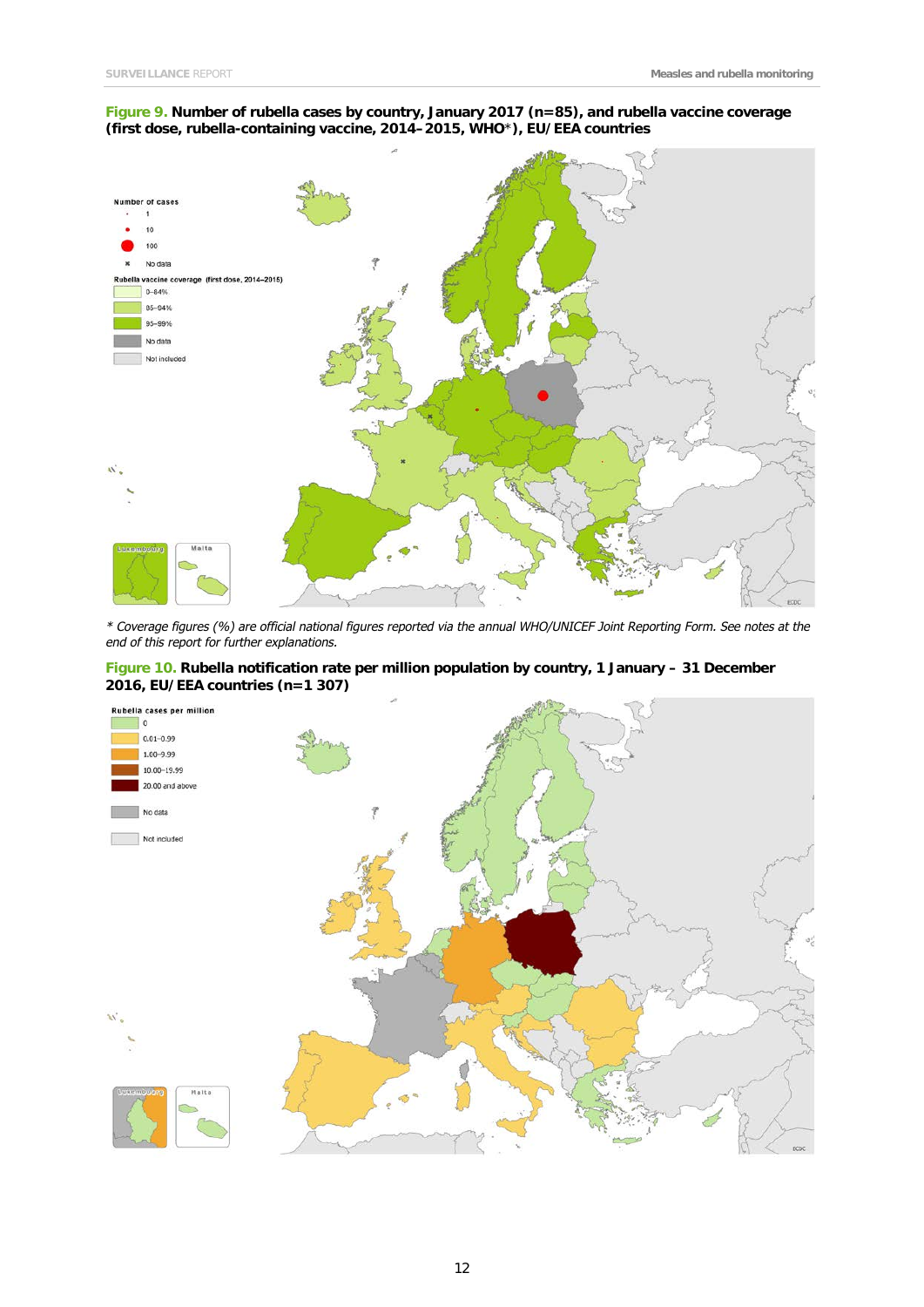

**Figure 11. Rubella notification rate per million population (points) and distribution (bars) by age group, 1 January–31 December 2016, EU/EEA countries (n=1 307 cases with known age)**

## **Progress towards measles and rubella elimination in EU/EEA Member States**

In May 2012, 194 countries at the World Health Assembly adopted the Global Vaccine Action Plan (GVAP), which established their joint commitment to achieving measles and rubella elimination in at least five WHO Regions by the end of 2020.

Elimination is defined as the absence of endemic cases for a period of at least 12 months in a defined geographical area with a well-performing surveillance system. Regional elimination can be declared after at least 36 months' absence of endemic measles or rubella in all Member States [7]. The status of measles and rubella elimination in the WHO European Region is assessed annually by the Regional Verification Commission. The classification of countries with regard to disease elimination, interrupted or ongoing endemic transmission depends on a series of components, including epidemiology of disease, surveillance performance, and evidence of population immunity. If evidence is inconclusive, the country is classified as 'endemic'.

Although progress has been made towards elimination, this goal has not yet been achieved. At the [fifth meeting](http://www.euro.who.int/en/health-topics/communicable-diseases/measles-and-rubella/publications/2017/5th-meeting-of-the-european-regional-verification-commission-for-measles-and-rubella-elimination-2017) of the Regional Verification Commission for Measles and Rubella on 24–26 October 2016 [4], annual status reports for 2015 data were assessed. Of 53 Member States in the WHO European Region, 24 (15 EU/EEA) were declared to have interrupted endemic measles transmission for ≥36 months, and thus achieved the elimination goal. This is three more countries than the previous year. Twenty-four countries were verified as having eliminated rubella (16 EU/EEA), four more than the previous year. In addition, 13 countries for measles (nine EU/EEA) and 11 for rubella (six EU/EEA) were deemed to have interrupted endemic transmission for less than 36 months, meaning they are on their way to achieving the elimination goal (Table 3).

The elimination target is an incidence of less than one endemic measles or rubella case per million population in a 12-month period. In the past 12 months, the overall notification rate for measles in EU/EEA countries was 7.3 cases per million population. Over the past 12 months, eighteen EU/EEA countries notified less than one case per million population (Table 1). Twenty-six countries reported less than one case of rubella per million population over the past 12 months (Table 2). These figures include imported and import-related cases, and therefore the number of countries having achieved the target may be underestimated for each disease.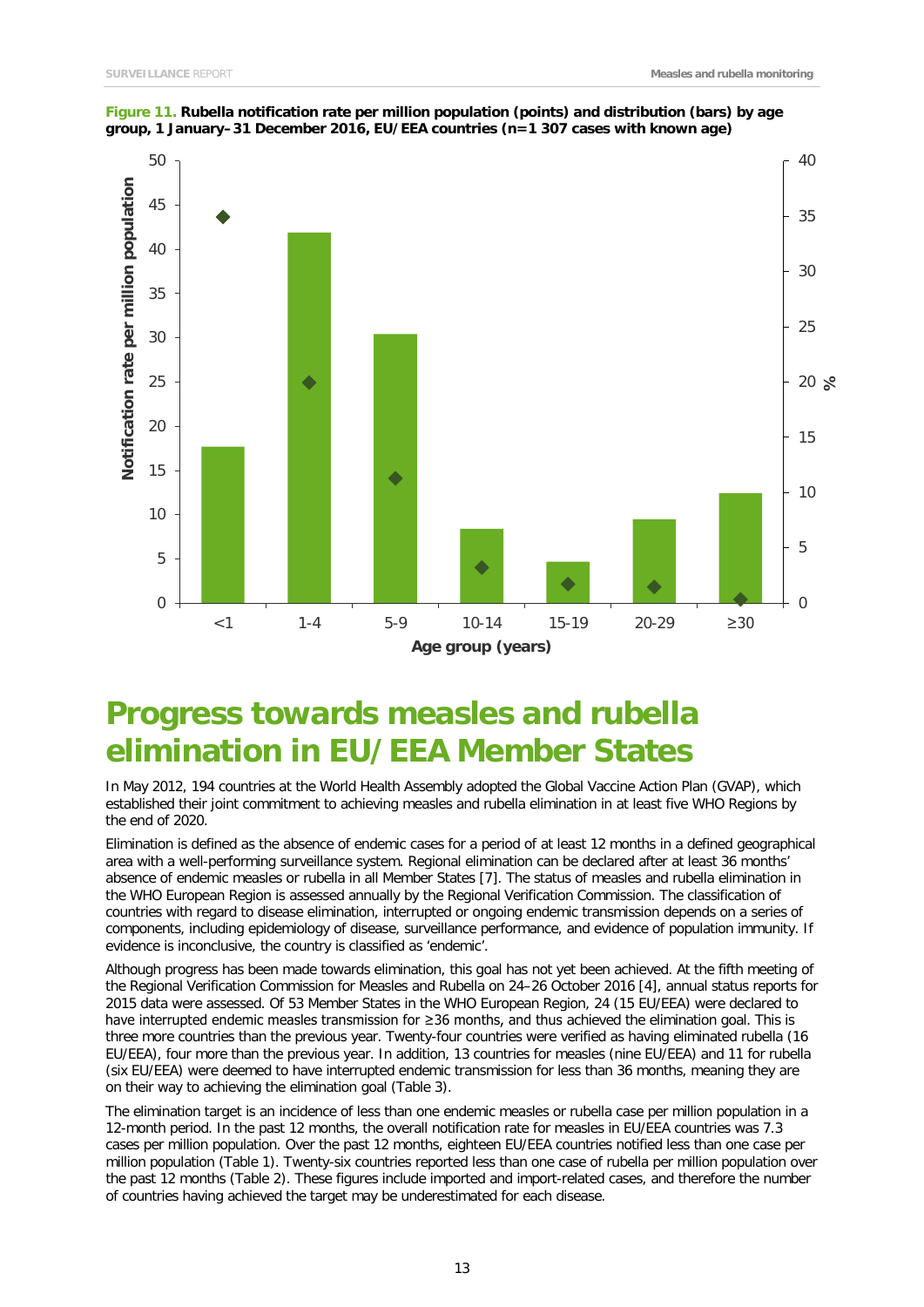To interrupt the circulation of the virus, a vaccination coverage (second dose) of at least 95% must be achieved and maintained for both diseases and in all countries. Data from WHO for 2015 [8] show that the vaccination coverage rate for the first dose of measles-containing vaccines was at least 95% in 17 EU/EEA countries, and for the first dose of rubella-containing vaccines was at least 95% in 15 EU/EEA countries. Poland (96% coverage for the first dose of measles-containing vaccine) did not report coverage data for the first dose of rubella-containing vaccine. The United Kingdom reported 95% coverage for the first dose of measles-containing vaccine, and 93% for the first dose of rubella-containing vaccine. In eight countries, the vaccination coverage rate for the second dose of measles-containing vaccine was at least 95%. Five countries did not submit data concerning the second dose for 2014 or 2015. WHO does not collect coverage data on the second dose of rubella-containing vaccines.

If the elimination goal is to be achieved, the vaccination coverage rates in young children targeted by routine vaccination programmes will have to be increased to at least 95%, and immunisation gaps closed for adolescents and adults who have missed vaccination opportunities in the past. This is relevant at both the national and subnational level because pockets of susceptible individuals still exist throughout the EU/EEA, even in countries with high overall vaccine coverage.

In order to achieve and accurately document progress towards the elimination goal, high-quality surveillance is essential. Surveillance systems must be highly sensitive and geographically representative to ensure the timely and sufficient investigation and management of suspected cases. Data reporting must be timely and complete, particularly with regard to the origin of infection. Adequate laboratory investigation is essential because data on viral genotype are needed to track transmission chains. Current surveillance and control measures in several EU Member States will need to improve and expand if the elimination target is to be achieved.

WHO's 'Surveillance guidelines for measles, rubella and congenital rubella syndrome in the WHO European Region' are available from [6]: http://www.euro.who.int/ data/assets/pdf file/0018/79020/e93035-2013.pdf.

|  | Table 3. Elimination status of EU/EEA Member States, based on 2015 data review, taken from |  |  |  |
|--|--------------------------------------------------------------------------------------------|--|--|--|
|  | <b>Regional Verification Commission meeting report</b>                                     |  |  |  |

| <b>Elimination status</b>                                                                                                                                                                                                              | <b>Measles</b>                                                                                                                                                             | <b>Rubella</b>                                                                                                                                                                               |
|----------------------------------------------------------------------------------------------------------------------------------------------------------------------------------------------------------------------------------------|----------------------------------------------------------------------------------------------------------------------------------------------------------------------------|----------------------------------------------------------------------------------------------------------------------------------------------------------------------------------------------|
| EU/EEA Member States judged to<br>have eliminated the disease (≥36<br>months without endemic<br>transmission).                                                                                                                         | Bulgaria, the Czech Republic, Cyprus,<br>Estonia, Finland, Hungary, Latvia,<br>Luxembourg, Malta, the Netherlands,<br>Norway, Portugal, Slovakia, Slovenia,<br>Sweden (15) | the Czech Republic, Cyprus, Estonia,<br>Finland, Hungary, Ireland, Latvia,<br>Luxembourg, Malta, the Netherlands,<br>Norway, Portugal, Slovakia, Slovenia,<br>Spain, the United Kingdom (16) |
| EU/EEA Member States judged to<br>have interrupted endemic<br>transmission for between 24 and 35<br>months.                                                                                                                            | Croatia, Denmark, Greece, Iceland,<br>Lithuania, Spain, the United Kingdom (7)                                                                                             | Croatia, Greece, Iceland, Lithuania,<br>Sweden (5)                                                                                                                                           |
| EU/EEA Member States judged to<br>have interrupted endemic<br>transmission for between 12 and 23<br>months.                                                                                                                            | Ireland (1)                                                                                                                                                                | Austria (1)                                                                                                                                                                                  |
| EU/EEA Member States having<br>provided evidence of interrupted<br>endemic transmission for less<br>than 12 months - evidence of<br>interruption for a full 12 months or<br>longer is expected in the annual status<br>update for 2016 | Austria (1)                                                                                                                                                                | (0)                                                                                                                                                                                          |
| EU/EEA MS judged to have endemic<br>transmission.                                                                                                                                                                                      | Belgium, France, Germany, Italy, Poland,<br>Romania (6)                                                                                                                    | Belgium, Bulgaria, Denmark, France,<br>Germany, Italy, Poland, Romania (8)                                                                                                                   |

*Source: Meeting report of the fifth Meeting of the European Regional Verification Commission for Measles and Rubella Elimination [4]*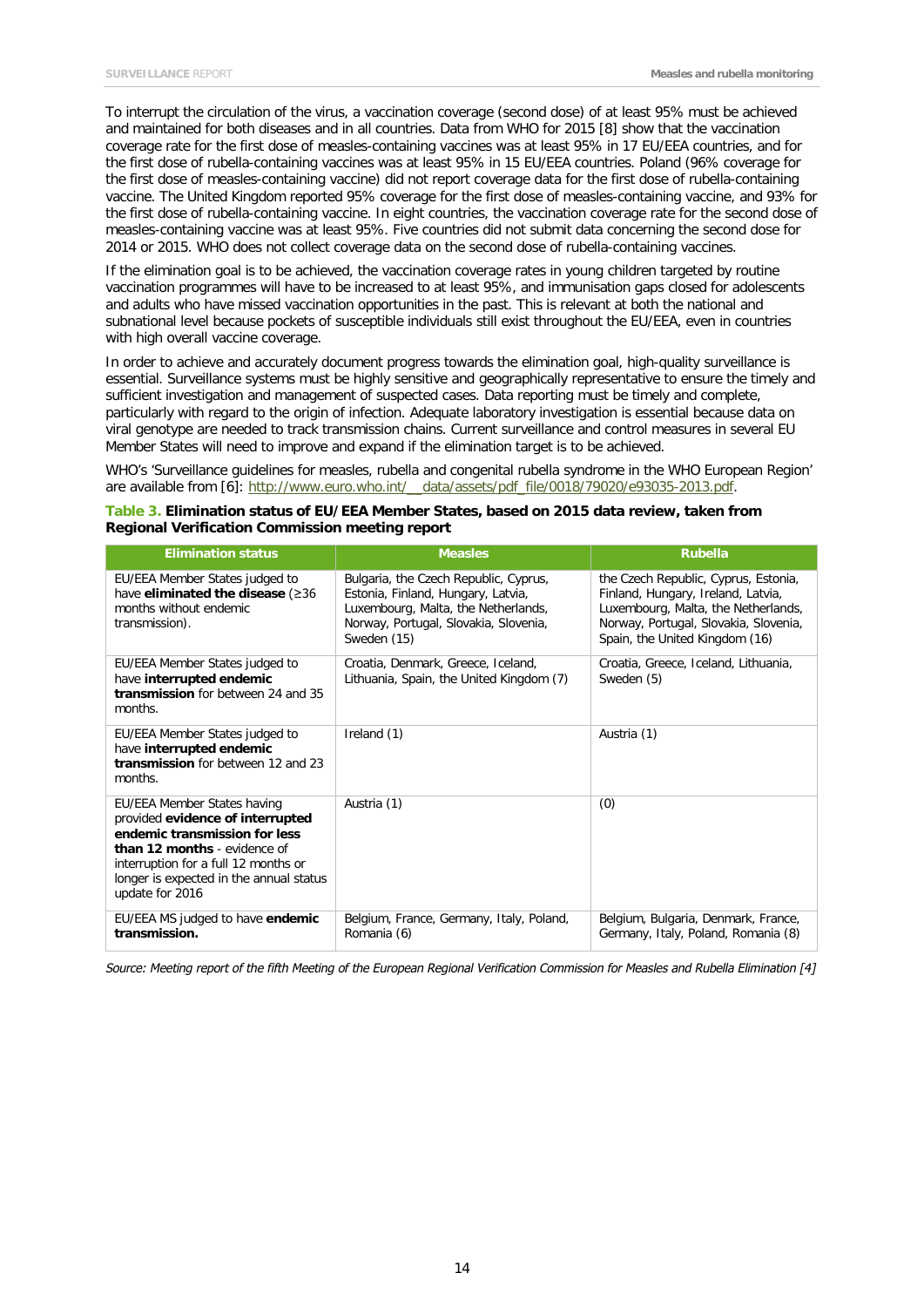## **Useful links**

More information about measles and rubella is available on the ECDC website:

Measles health topic page, ECDC:<http://ecdc.europa.eu/en/healthtopics/measles/Pages/index.aspx>

Rubella health topic page, ECDC:<http://ecdc.europa.eu/EN/HEALTHTOPICS/RUBELLA/Pages/index.aspx>

Measles and rubella atlases to monitor progress toward elimination, ECDC: [http://ecdc.europa.eu/en/data](http://ecdc.europa.eu/en/data-tools/atlas/Pages/atlas.aspx)[tools/atlas/Pages/atlas.aspx](http://ecdc.europa.eu/en/data-tools/atlas/Pages/atlas.aspx)

Vaccination schedules in EU/EEA countries, ECDC:<http://vaccine-schedule.ecdc.europa.eu/Pages/Scheduler.aspx>

'Let's talk about protection' ECDC: [http://www.ecdc.europa.eu/en/healthtopics/immunisation/comms](http://www.ecdc.europa.eu/en/healthtopics/immunisation/comms-aid/Pages/protection.aspx)[aid/Pages/protection.aspx](http://www.ecdc.europa.eu/en/healthtopics/immunisation/comms-aid/Pages/protection.aspx)

Information about vaccines and immunisation from the website of the World Health Organization's Regional Office for Europe:<http://www.euro.who.int/en/health-topics/communicable-diseases/measles-and-rubella>

WHO CISID database:<http://data.euro.who.int/cisid/>

Immunisation health topic page, ECDC:<http://ecdc.europa.eu/en/healthtopics/immunisation/pages/index.aspx>

## **Notes**

The European Surveillance System (TESSy) collects a 'date used for statistics', which is a date chosen by the country for reporting purposes. This date may indicate onset of disease, date of diagnosis, date of notification or date of laboratory confirmation, depending on reporting practices in the respective countries.

When reporting data on measles, rubella and other vaccine-preventable diseases to TESSy, countries may update previously reported data. This means that the date of retrieval can influence the data presented in this report, as later retrievals of data relating to the same period may result in slightly different numbers. For this reason, the date of data retrieval is indicated for each issue.

The vaccine coverage figures displayed in the maps of this report were retrieved from the WHO Global Database available from [http://apps.who.int/immunization\\_monitoring/globalsummary/timeseries/tscoveragerubella1.html](http://apps.who.int/immunization_monitoring/globalsummary/timeseries/tscoveragerubella1.html)  and [http://apps.who.int/immunization\\_monitoring/globalsummary/timeseries/tscoveragemcv2.html.](http://apps.who.int/immunization_monitoring/globalsummary/timeseries/tscoveragemcv2.html)

**Measles:** Vaccine coverage for the second dose of measles-containing vaccine is estimated annually. If the 2015 country estimates were unavailable, estimates from 2014 were used. Some countries only report the coverage of the first dose of measles-containing vaccine. For more information, please check the above link to the WHO Global Database.

**Rubella**: Vaccine coverage for the first dose of rubella-containing vaccine is estimated annually. If the 2015 country estimates were unavailable, estimates from 2014 were used.

Notification rates were calculated using the most recent population estimates available from Eurostat (2016).